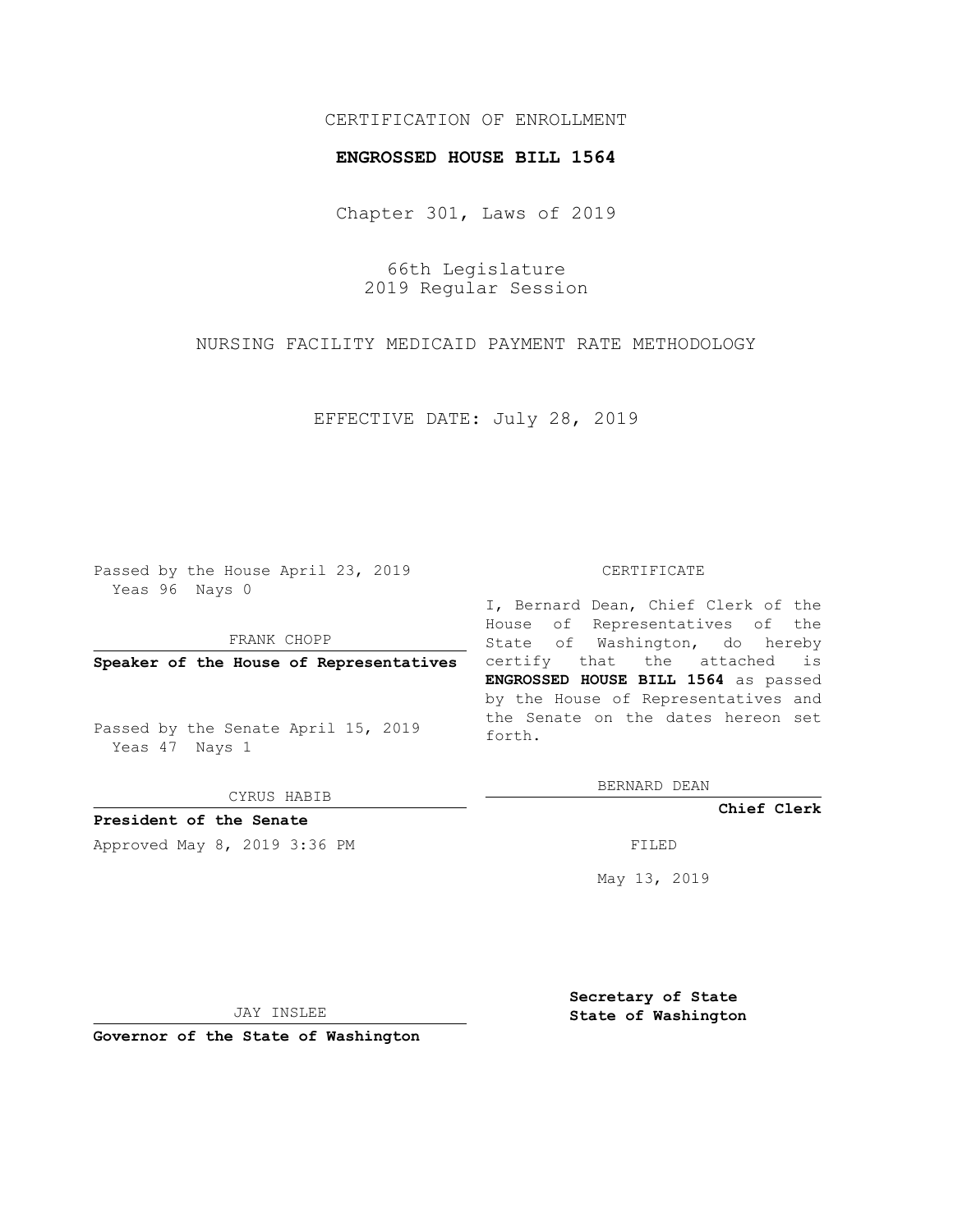## **ENGROSSED HOUSE BILL 1564**

AS AMENDED BY THE SENATE

Passed Legislature - 2019 Regular Session

# **State of Washington 66th Legislature 2019 Regular Session**

**By** Representatives Macri, Schmick, Cody, Tharinger, Jinkins, Kilduff, Appleton, and Lekanoff; by request of Department of Social and Health Services

Read first time 01/24/19. Referred to Committee on Appropriations.

1 AN ACT Relating to the nursing facility medicaid payment system; 2 amending RCW 74.46.561 and 74.42.010; and adding a new section to 3 chapter 74.46 RCW.

4 BE IT ENACTED BY THE LEGISLATURE OF THE STATE OF WASHINGTON:

5 **Sec. 1.** RCW 74.46.561 and 2017 c 286 s 2 are each amended to read as follows:6

 (1) The legislature adopts a new system for establishing nursing home payment rates beginning July 1, 2016. Any payments to nursing homes for services provided after June 30, 2016, must be based on the new system. The new system must be designed in such a manner as to decrease administrative complexity associated with the payment methodology, reward nursing homes providing care for high acuity residents, incentivize quality care for residents of nursing homes, and establish minimum staffing standards for direct care.

15 (2) The new system must be based primarily on industry-wide 16 costs, and have three main components: Direct care, indirect care, 17 and capital.

 (3) The direct care component must include the direct care and 19 therapy care components of the previous system, along with food, laundry, and dietary services. Direct care must be paid at a fixed rate, based on one hundred percent or greater of statewide case mix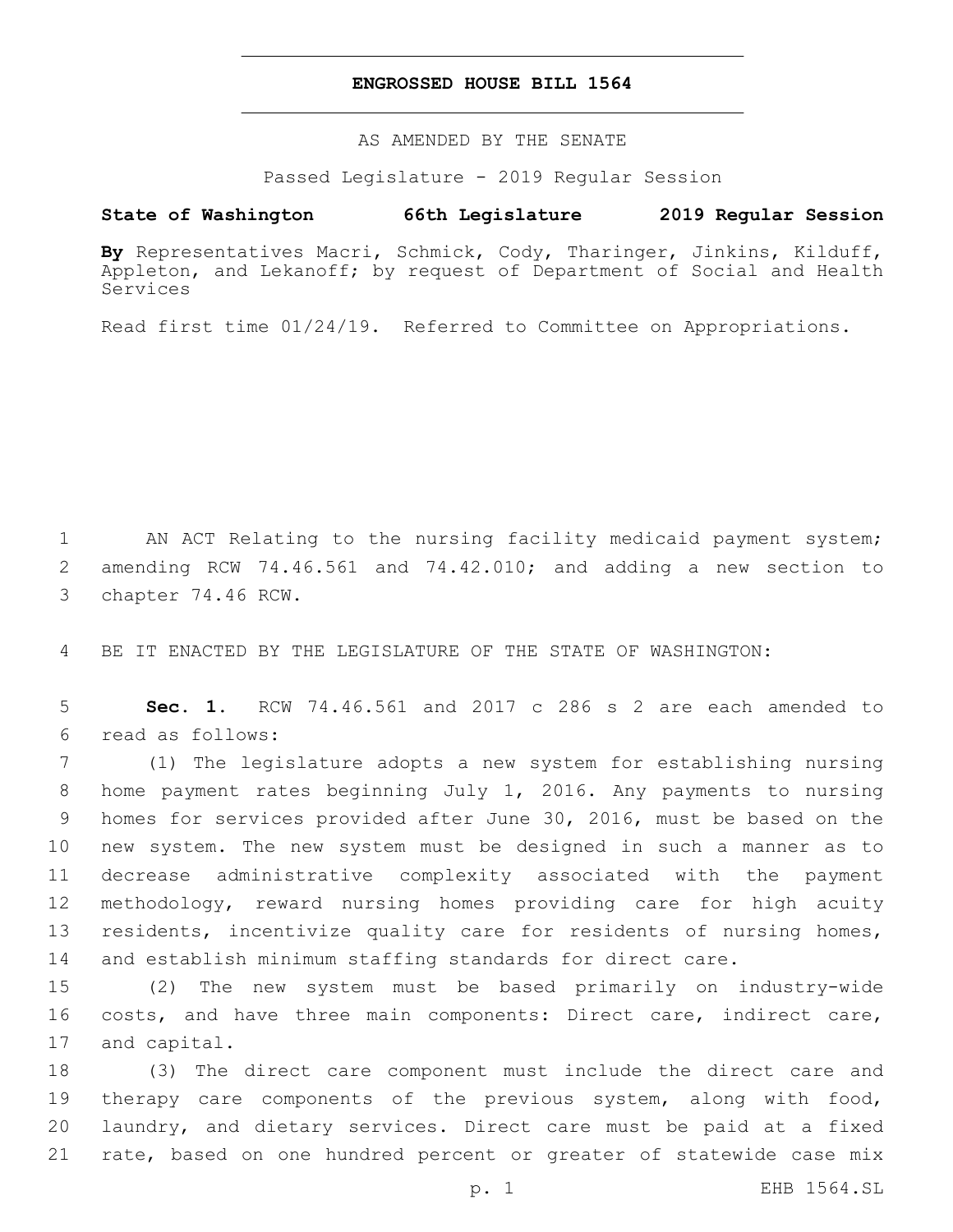neutral median costs, but shall be set so that a nursing home provider's direct care rate does not exceed one hundred eighteen percent of its base year's direct care allowable costs except if the provider is below the minimum staffing standard established in RCW 74.42.360(2). Direct care must be performance-adjusted for acuity every six months, using case mix principles. Direct care must be regionally adjusted using county wide wage index information available through the United States department of labor's bureau of labor statistics. There is no minimum occupancy for direct care. The direct care component rate allocations calculated in accordance with this section must be adjusted to the extent necessary to comply with 12 RCW 74.46.421.

 (4) The indirect care component must include the elements of administrative expenses, maintenance costs, and housekeeping services from the previous system. A minimum occupancy assumption of ninety percent must be applied to indirect care. Indirect care must be paid at a fixed rate, based on ninety percent or greater of statewide median costs. The indirect care component rate allocations calculated in accordance with this section must be adjusted to the extent 20 necessary to comply with RCW 74.46.421.

 (5) The capital component must use a fair market rental system to set a price per bed. The capital component must be adjusted for the age of the facility, and must use a minimum occupancy assumption of 24 ninety percent.

 (a) Beginning July 1, 2016, the fair rental rate allocation for each facility must be determined by multiplying the allowable nursing 27 home square footage in (c) of this subsection by the ((RS means)) 28 RSMeans rental rate in (d) of this subsection and by the number of licensed beds yielding the gross unadjusted building value. An equipment allowance of ten percent must be added to the unadjusted building value. The sum of the unadjusted building value and equipment allowance must then be reduced by the average age of the facility as determined by (e) of this subsection using a depreciation rate of one and one-half percent. The depreciated building and equipment plus land valued at ten percent of the gross unadjusted building value before depreciation must then be multiplied by the rental rate at seven and one-half percent to yield an allowable fair rental value for the land, building, and equipment.

 (b) The fair rental value determined in (a) of this subsection must be divided by the greater of the actual total facility census

p. 2 EHB 1564.SL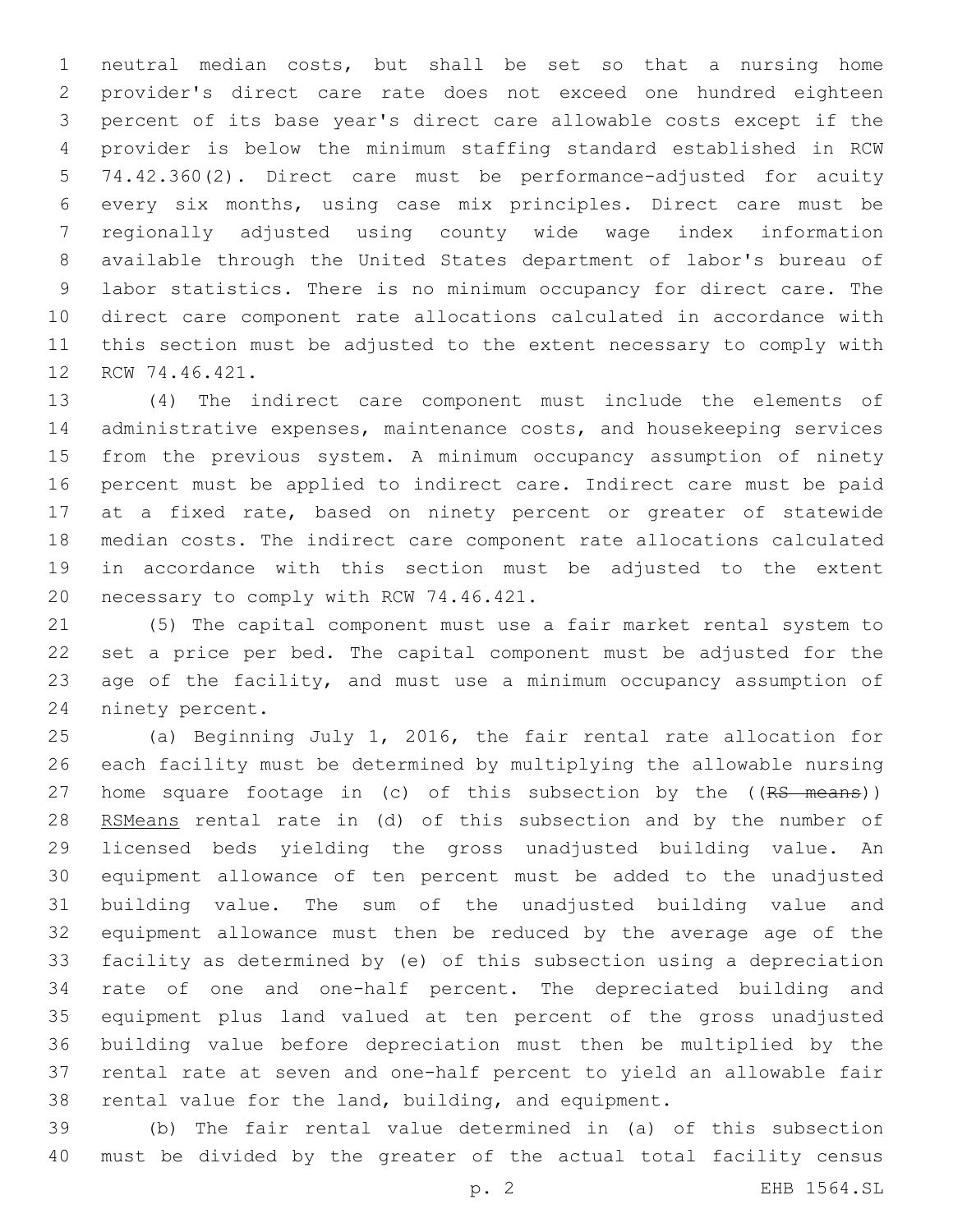from the prior full calendar year or imputed census based on the number of licensed beds at ninety percent occupancy.

 (c) For the rate year beginning July 1, 2016, all facilities must be reimbursed using four hundred square feet. For the rate year beginning July 1, 2017, allowable nursing facility square footage must be determined using the total nursing facility square footage as reported on the medicaid cost reports submitted to the department in compliance with this chapter. The maximum allowable square feet per 9 bed may not exceed four hundred fifty.

 (d) Each facility must be paid at eighty-three percent or greater 11 of the median nursing facility ((RS means)) RSMeans construction 12 index value per square foot ((for Washington state)). The department 13 may use updated ((RS means)) RSMeans construction index information when more recent square footage data becomes available. The statewide value per square foot must be indexed based on facility zip code by multiplying the statewide value per square foot times the appropriate zip code based index. For the purpose of implementing this section, the value per square foot effective July 1, 2016, must be set so that 19 the weighted average ((FRV [fair rental value])) fair rental value 20 rate is not less than ten dollars and eighty cents ((ppd [per patient 21 day})) per patient day. The capital component rate allocations calculated in accordance with this section must be adjusted to the 23 extent necessary to comply with RCW 74.46.421.

 (e) The average age is the actual facility age reduced for significant renovations. Significant renovations are defined as those renovations that exceed two thousand dollars per bed in a calendar year as reported on the annual cost report submitted in accordance with this chapter. For the rate beginning July 1, 2016, the department shall use renovation data back to 1994 as submitted on facility cost reports. Beginning July 1, 2016, facility ages must be reduced in future years if the value of the renovation completed in any year exceeds two thousand dollars times the number of licensed beds. The cost of the renovation must be divided by the accumulated depreciation per bed in the year of the renovation to determine the equivalent number of new replacement beds. The new age for the facility is a weighted average with the replacement bed equivalents reflecting an age of zero and the existing licensed beds, minus the new bed equivalents, reflecting their age in the year of the renovation. At no time may the depreciated age be less than zero or 40 greater than forty-four years.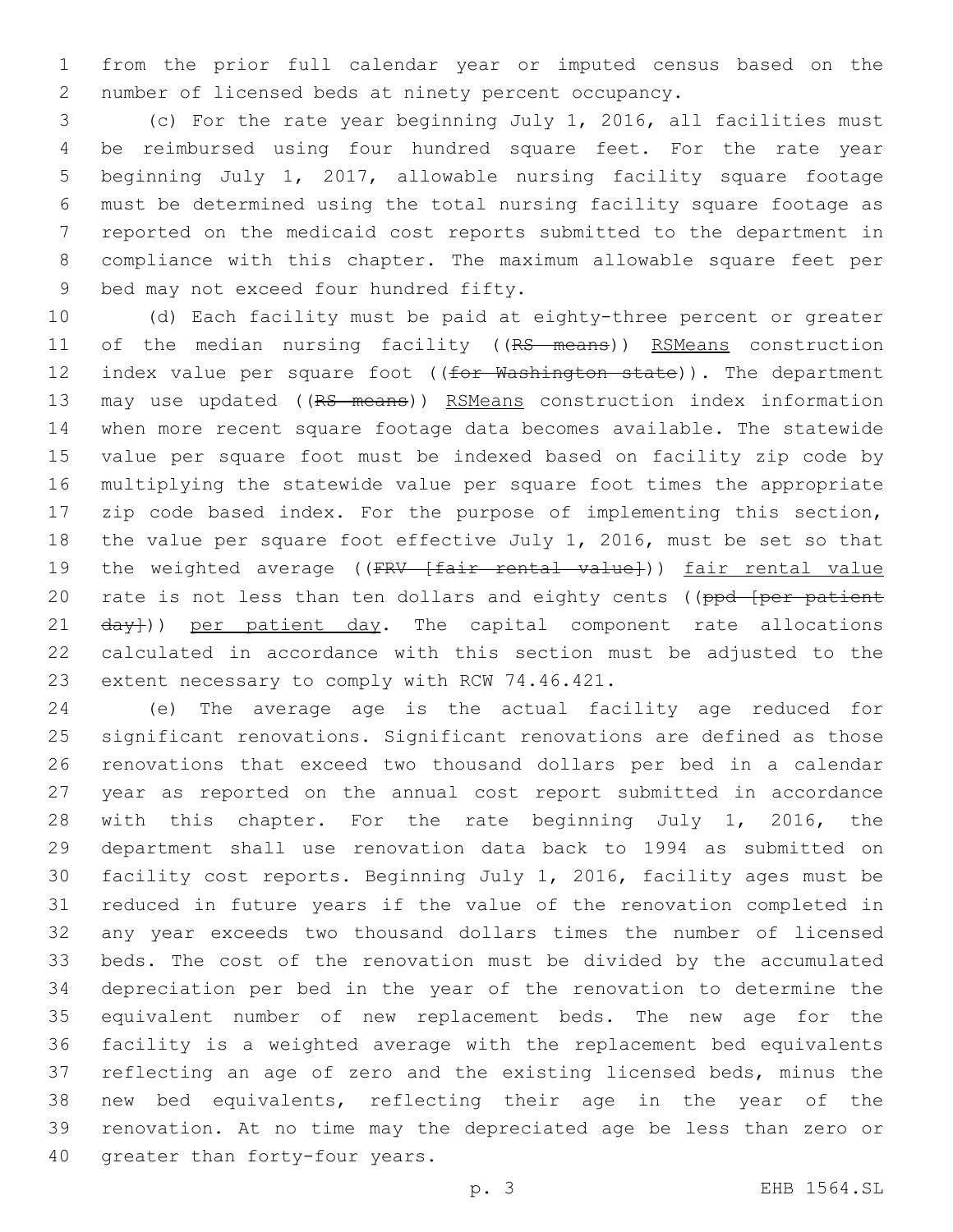(f) A nursing facility's capital component rate allocation must be rebased annually, effective July 1, 2016, in accordance with this 3 section and this chapter.

 (g) For the purposes of this subsection (5), "RSMeans" means building construction costs data as published by Gordian.

 (6) A quality incentive must be offered as a rate enhancement 7 beginning July 1, 2016.

 (a) An enhancement no larger than five percent and no less than one percent of the statewide average daily rate must be paid to facilities that meet or exceed the standard established for the quality incentive. All providers must have the opportunity to earn 12 the full quality incentive payment.

 (b) The quality incentive component must be determined by calculating an overall facility quality score composed of four to six quality measures. For fiscal year 2017 there shall be four quality measures, and for fiscal year 2018 there shall be six quality measures. Initially, the quality incentive component must be based on minimum data set quality measures for the percentage of long-stay residents who self-report moderate to severe pain, the percentage of high-risk long-stay residents with pressure ulcers, the percentage of long-stay residents experiencing one or more falls with major injury, and the percentage of long-stay residents with a urinary tract infection. Quality measures must be reviewed on an annual basis by a stakeholder work group established by the department. Upon review, quality measures may be added or changed. The department may risk adjust individual quality measures as it deems appropriate.

 (c) The facility quality score must be point based, using at a minimum the facility's most recent available three-quarter average 29 ((CMS [centers for medicare and medicaid services])) centers for medicare and medicaid services quality data. Point thresholds for each quality measure must be established using the corresponding 32 statistical values for the quality measure  $((\sqrt{QM})))$  point 33 determinants of eighty ( $(QM)$ ) quality measure points, sixty ( $(QM)$ ) 34 quality measure points, forty ((QM)) quality measure points, and 35 twenty  $(QM)$ ) quality measure points, identified in the most recent available five-star quality rating system technical user's guide published by the center for medicare and medicaid services.

 (d) Facilities meeting or exceeding the highest performance threshold (top level) for a quality measure receive twenty-five points. Facilities meeting the second highest performance threshold

p. 4 EHB 1564.SL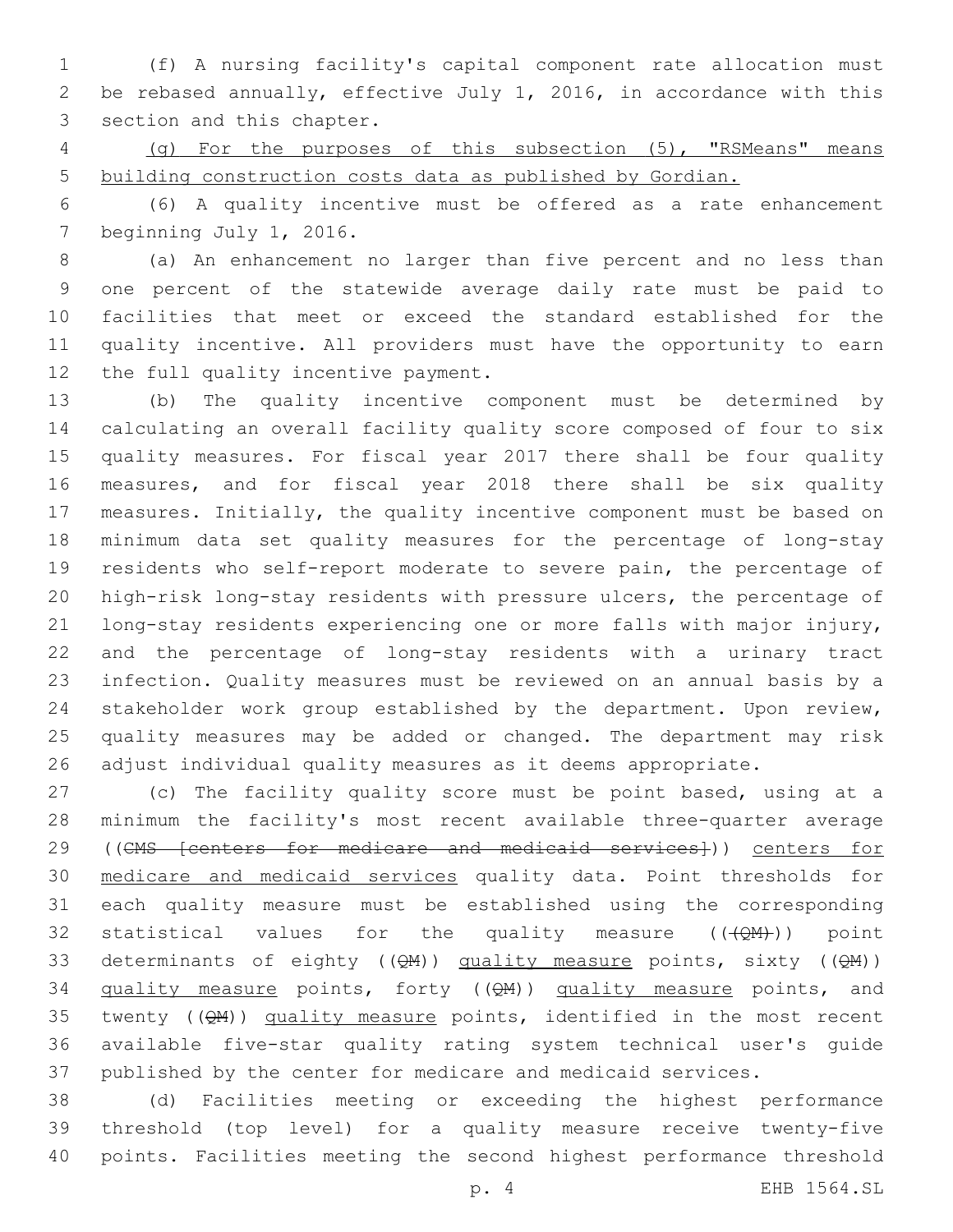receive twenty points. Facilities meeting the third level of performance threshold receive fifteen points. Facilities in the bottom performance threshold level receive no points. Points from all quality measures must then be summed into a single aggregate quality 5 score for each facility.

 (e) Facilities receiving an aggregate quality score of eighty percent of the overall available total score or higher must be placed in the highest tier (tier V), facilities receiving an aggregate score of between seventy and seventy-nine percent of the overall available total score must be placed in the second highest tier (tier IV), facilities receiving an aggregate score of between sixty and sixty- nine percent of the overall available total score must be placed in the third highest tier (tier III), facilities receiving an aggregate score of between fifty and fifty-nine percent of the overall available total score must be placed in the fourth highest tier (tier II), and facilities receiving less than fifty percent of the overall available total score must be placed in the lowest tier (tier I).

 (f) The tier system must be used to determine the amount of each facility's per patient day quality incentive component. The per patient day quality incentive component for tier IV is seventy-five percent of the per patient day quality incentive component for tier V, the per patient day quality incentive component for tier III is fifty percent of the per patient day quality incentive component for 24 tier V, and the per patient day quality incentive component for tier II is twenty-five percent of the per patient day quality incentive component for tier V. Facilities in tier I receive no quality 27 incentive component.

 (g) Tier system payments must be set in a manner that ensures that the entire biennial appropriation for the quality incentive 30 program is allocated.

31 (h) Facilities with insufficient three-quarter average ((CMS [centers for medicare and medicaid services])) centers for medicare and medicaid services quality data must be assigned to the tier corresponding to their five-star quality rating. Facilities with a five-star quality rating must be assigned to the highest tier (tier V) and facilities with a one-star quality rating must be assigned to the lowest tier (tier I). The use of a facility's five-star quality 38 rating shall only occur in the case of insufficient ((CMS [centers for medicare and medicaid services])) centers for medicare and 40 medicaid services minimum data set information.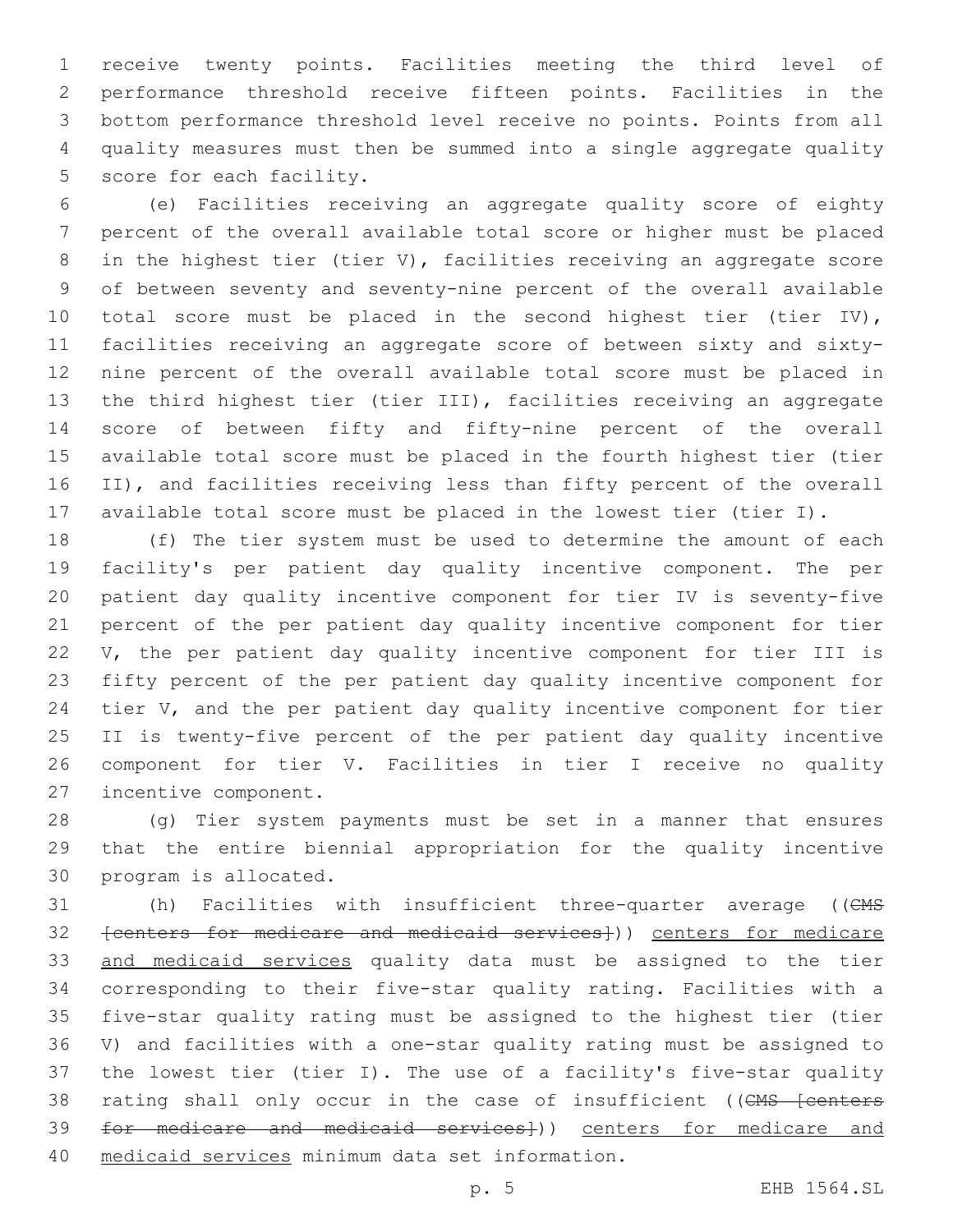(i) The quality incentive rates must be adjusted semiannually on July 1 and January 1 of each year using, at a minimum, the most 3 recent available three-quarter average ((CMS [centers for medicare 4 and medicaid services<sup>1</sup>)) centers for medicare and medicaid services 5 quality data.

 (j) Beginning July 1, 2017, the percentage of short-stay residents who newly received an antipsychotic medication must be added as a quality measure. The department must determine the quality incentive thresholds for this quality measure in a manner consistent with those outlined in (b) through (h) of this subsection using the centers for medicare and medicaid services quality data.

 (k) Beginning July 1, 2017, the percentage of direct care staff turnover must be added as a quality measure using the centers for medicare and medicaid services' payroll-based journal and nursing home facility payroll data. Turnover is defined as an employee departure. The department must determine the quality incentive thresholds for this quality measure using data from the centers for medicare and medicaid services' payroll-based journal, unless such data is not available, in which case the department shall use direct care staffing turnover data from the most recent medicaid cost 21 report.

 (7) Reimbursement of the safety net assessment imposed by chapter 74.48 RCW and paid in relation to medicaid residents must be 24 continued.

 (8) The direct care and indirect care components must be rebased in even-numbered years, beginning with rates paid on July 1, 2016. Rates paid on July 1, 2016, must be based on the 2014 calendar year 28 cost report. On a percentage basis, after rebasing, the department must confirm that the statewide average daily rate has increased at least as much as the average rate of inflation, as determined by the skilled nursing facility market basket index published by the centers for medicare and medicaid services, or a comparable index. If after rebasing, the percentage increase to the statewide average daily rate is less than the average rate of inflation for the same time period, the department is authorized to increase rates by the difference between the percentage increase after rebasing and the average rate of inflation.37

 (9) The direct care component provided in subsection (3) of this section is subject to the reconciliation and settlement process provided in RCW 74.46.022(6). Beginning July 1, 2016, pursuant to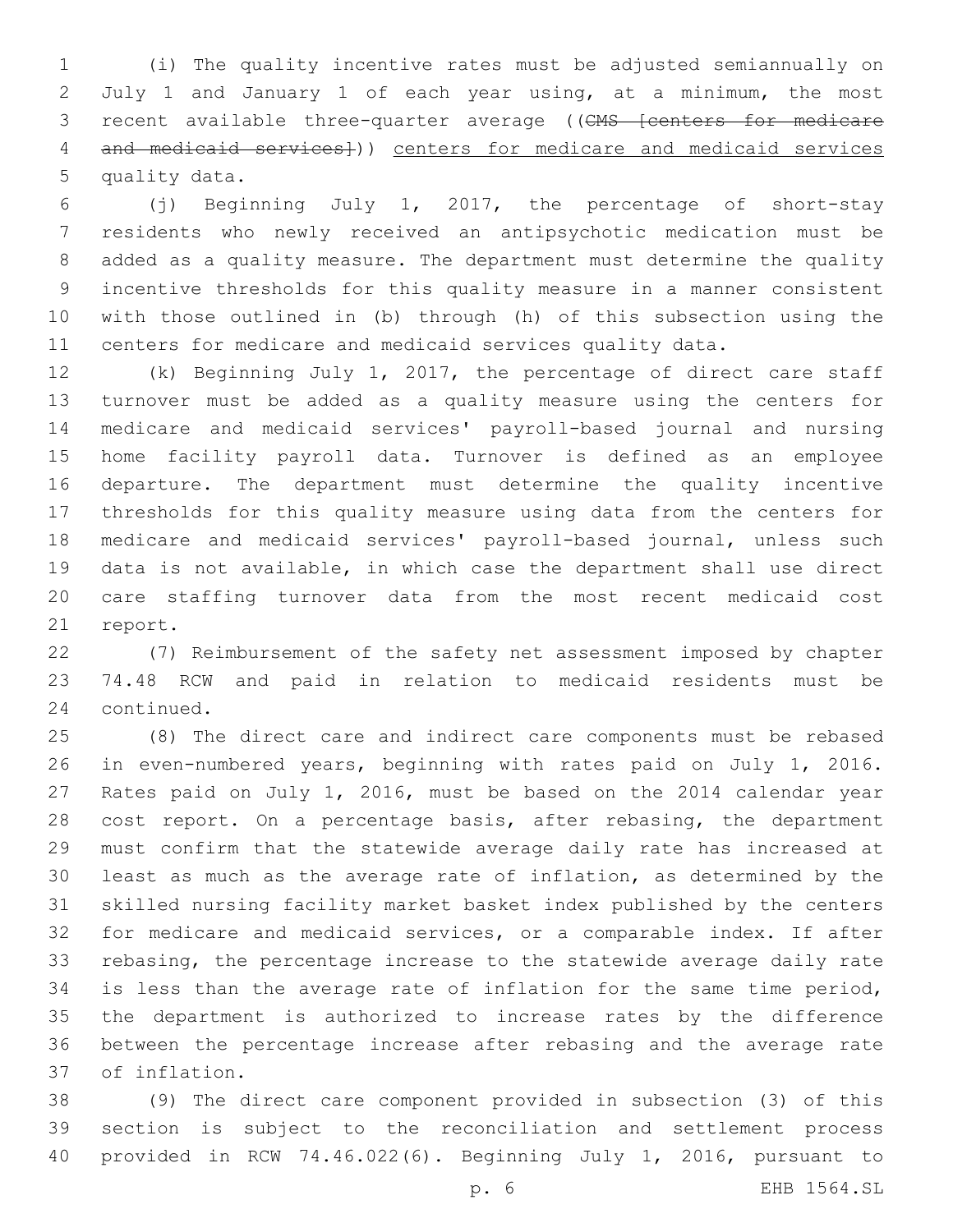rules established by the department, funds that are received through the reconciliation and settlement process provided in RCW 74.46.022(6) must be used for technical assistance, specialized training, or an increase to the quality enhancement established in subsection (6) of this section. The legislature intends to review the utility of maintaining the reconciliation and settlement process under a price-based payment methodology, and may discontinue the reconciliation and settlement process after the 2017-2019 fiscal biennium.9

 (10) Compared to the rate in effect June 30, 2016, including all cost components and rate add-ons, no facility may receive a rate reduction of more than one percent on July 1, 2016, more than two percent on July 1, 2017, or more than five percent on July 1, 2018. To ensure that the appropriation for nursing homes remains cost neutral, the department is authorized to cap the rate increase for 16 facilities in fiscal years 2017, 2018, and 2019.

 NEW SECTION. **Sec. 2.** A new section is added to chapter 74.46 18 RCW to read as follows:

 Services provided by or through facilities of the Indian health service or facilities operated by a tribe or tribal organization pursuant to 42 C.F.R. Part 136 may be paid at the applicable rates published in the federal register or at a cost-based rate applicable to such types of facilities as approved by the centers for medicare and medicaid services and may be exempted from the rate determination set forth in this chapter. The department may enact emergency rules 26 to implement this section.

 **Sec. 3.** RCW 74.42.010 and 2017 c 200 s 2 are each amended to 28 read as follows:

 Unless the context clearly requires otherwise, the definitions in 30 this section apply throughout this chapter.

 (1) "Department" means the department of social and health 32 services and the department's employees.

 (2) "Direct care staff" means the staffing domain identified and defined in the center for medicare and medicaid service's five-star quality rating system and as reported through the center for medicare and medicaid service's payroll-based journal. For purposes of calculating hours per resident day minimum staffing standards for facilities with sixty-one or more licensed beds, the director of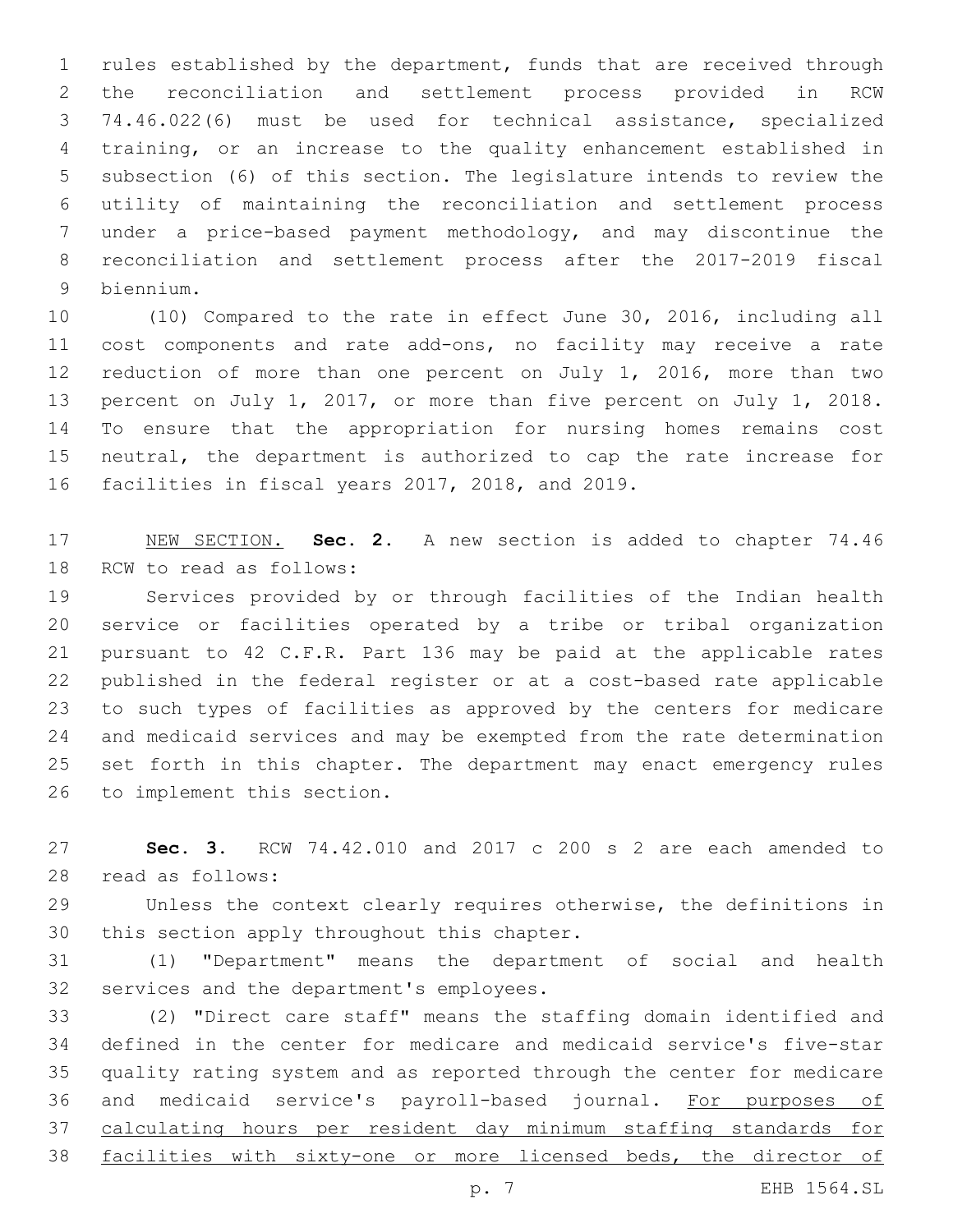nursing services classification (job title code five), as identified in the center for medicare and medicaid service's payroll-based journal, shall not be used. For facilities with sixty or fewer beds the director of nursing services classification (job title code five) shall be included in calculating hours per resident day minimum 6 staffing standards.

 (3) "Facility" refers to a nursing home as defined in RCW 18.51.010.8

 (4) "Geriatric behavioral health worker" means a person who has received specialized training devoted to mental illness and treatment 11 of older adults.

 (5) "Licensed practical nurse" means a person licensed to practice practical nursing under chapter 18.79 RCW.

 (6) "Medicaid" means Title XIX of the Social Security Act enacted 15 by the social security amendments of 1965 (42 U.S.C. Sec. 1396; 79 16 Stat. 343), as amended.

 (7) "Nurse practitioner" means a person licensed to practice advanced registered nursing under chapter 18.79 RCW.

 (8) "Nursing care" means that care provided by a registered nurse, an advanced registered nurse practitioner, a licensed practical nurse, or a nursing assistant in the regular performance of 22 their duties.

 (9) "Physician" means a person practicing pursuant to chapter 18.57 or 18.71 RCW, including, but not limited to, a physician employed by the facility as provided in chapter 18.51 RCW.

 (10) "Physician assistant" means a person practicing pursuant to 27 chapter 18.57A or 18.71A RCW.

28 (11) "Qualified therapist" means:

 (a) An activities specialist who has specialized education, training, or experience specified by the department.

 (b) An audiologist who is eligible for a certificate of clinical competence in audiology or who has the equivalent education and 33 clinical experience.

(c) A mental health professional as defined in chapter 71.05 RCW.

 (d) An intellectual disabilities professional who is a qualified therapist or a therapist approved by the department and has specialized training or one year experience in treating or working with persons with intellectual or developmental disabilities.

 (e) An occupational therapist who is a graduate of a program in occupational therapy or who has equivalent education or training.

p. 8 EHB 1564.SL